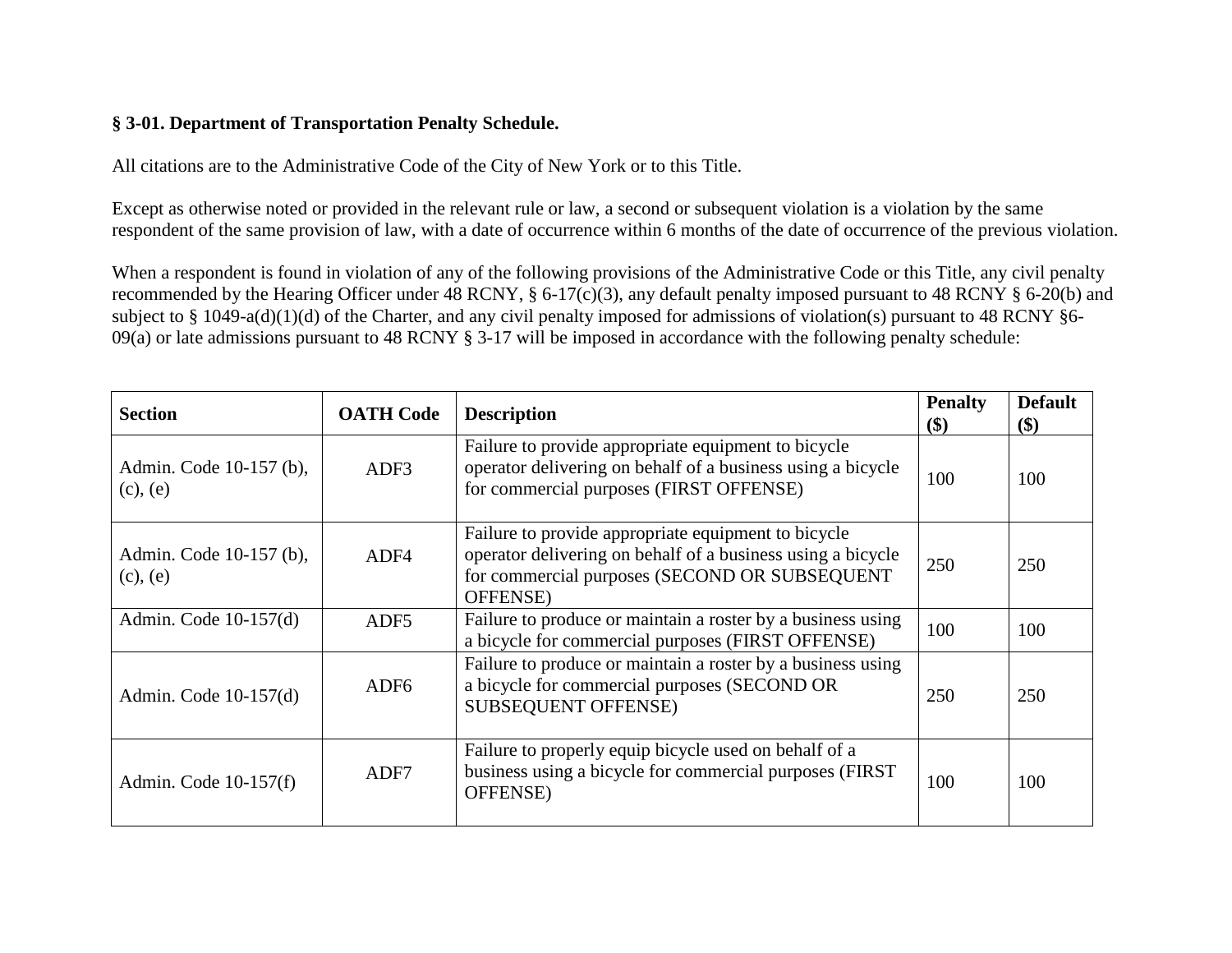| Admin. Code $10-157(f)$ | ADF <sub>8</sub> | Failure to properly equip bicycle used on behalf of a<br>business using a bicycle for commercial purposes<br>(SECOND OR SUBSEQUENT OFFENSE) | 250   | 250   |
|-------------------------|------------------|---------------------------------------------------------------------------------------------------------------------------------------------|-------|-------|
| Admin. Code 10-157.1    | ADF9             | Failure to post Commercial Bicyclist Safety Poster<br>containing required information (FIRST OFFENSE)                                       | 100   | 100   |
| Admin. Code 10-157.1    | ADG1             | Failure to post Commercial Bicyclist Safety Poster<br>containing required information (SECOND OR<br><b>SUBSEQUENT OFFENSE)</b>              | 250   | 250   |
| Admin. Code 19-102(i)   | AD01             | Use/opening of street without DOT permit                                                                                                    | 1,500 | 5,000 |
| Admin. Code 19-102(i)   | AD02             | Use/opening of protected street without DOT permit                                                                                          | 1,800 | 5,000 |
| Admin. Code 19-102(i)   | AD63             | Working without DOT permit on controlled access<br>highway                                                                                  | 4,000 | 5,000 |
| Admin. Code 19-102(ii)  | AD30             | Failure to comply with terms and conditions of DOT<br>permit                                                                                | 1,200 | 3,600 |
| Admin. Code 19-102(ii)  | AD64             | Failure to comply with terms and conditions of DOT<br>permit on controlled access highway                                                   | 4,000 | 5,000 |
| Admin. Code 19-107      | AD03             | Street closing without DOT permit                                                                                                           | 1,800 | 5,000 |
| Admin. Code 19-108      | AD04             | Failure to have DOT permit on site or in field office                                                                                       | 50    | 150   |
| Admin. Code 19-109(a)   | AD05             | Failure to provide adequate protection at worksite                                                                                          | 1,200 | 3,600 |
| Admin. Code 19-109(b)   | AD06             | Identifying signs improperly displayed or missing                                                                                           | 100   | 300   |
| Admin. Code 19-117(a)   | AD07             | Constructing vault without license or revocable consent                                                                                     | 500   | 1,500 |
| Admin. Code 19-119      | <b>AD08</b>      | Vault opening without proper protection                                                                                                     | 250   | 750   |
| Admin. Code $19-121(a)$ | AD09             | Construction materials/equipment stored on street without<br>DOT permit                                                                     | 750   | 2,250 |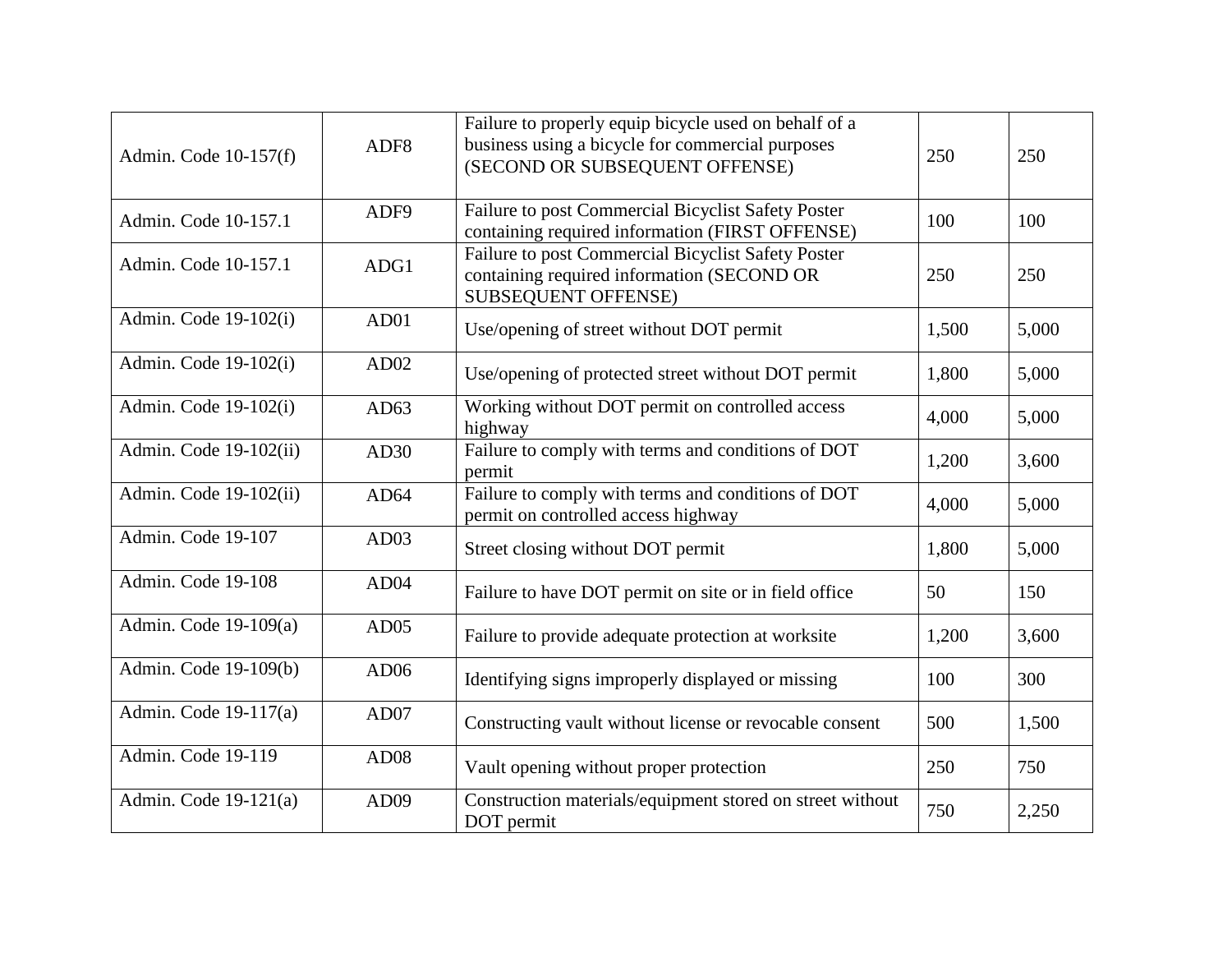| Admin. Code 19-<br>121(b)(2) | AD10             | Debris/construction materials obstructing gutters/sidewalk,<br>etc.            | 250   | 750   |
|------------------------------|------------------|--------------------------------------------------------------------------------|-------|-------|
| Admin. Code 19-<br>121(b)(3) | AD11             | Construction material/equipment without proper reflective<br>markings          | 250   | 750   |
| Admin. Code 19-<br>121(b)(4) | AD12             | Material/equipment without name $\&$ address of owner                          | 100   | 300   |
| Admin. Code 19-<br>121(b)(5) | AD13             | Construction material/equipment within 5 feet of surface of<br>railroad tracks | 500   | 1,500 |
| Admin. Code 19-<br>121(b)(6) | AD14             | No street protection under construction material/equipment                     | 250   | 750   |
| Admin. Code 19-<br>121(b)(7) | AD15             | Obstruction of fire hydrant or bus stop                                        | 500   | 1,500 |
| Admin. Code 19-122           | AD16             | Sand/dirt/rubbish/debris not removed from site within 7<br>days                | 250   | 750   |
| Admin. Code 19-123           | ADC4             | Commercial refuse container stored on the street without<br>DOT permit         | 750   | 2,250 |
| Admin. Code 19-123           | AD17             | No street protection under commercial refuse container                         | 250   | 750   |
| Admin. Code $19-124(a)$      | AD18             | Canopy without DOT permit                                                      | 100   | 300   |
| Admin. Code 19-125           | AD19             | Post/pole/flagpole socket/lamppost without DOT<br>permit/consent               | 100   | 300   |
| Admin. Code 19-126           | AD20             | Use/movement/removal of crane/building/structure without<br>DOT permit         | 1,000 | 3,000 |
| Admin. Code 19-133           | ADC <sub>2</sub> | Unauthorized projections and encroachments on City<br>property                 | 250   | 750   |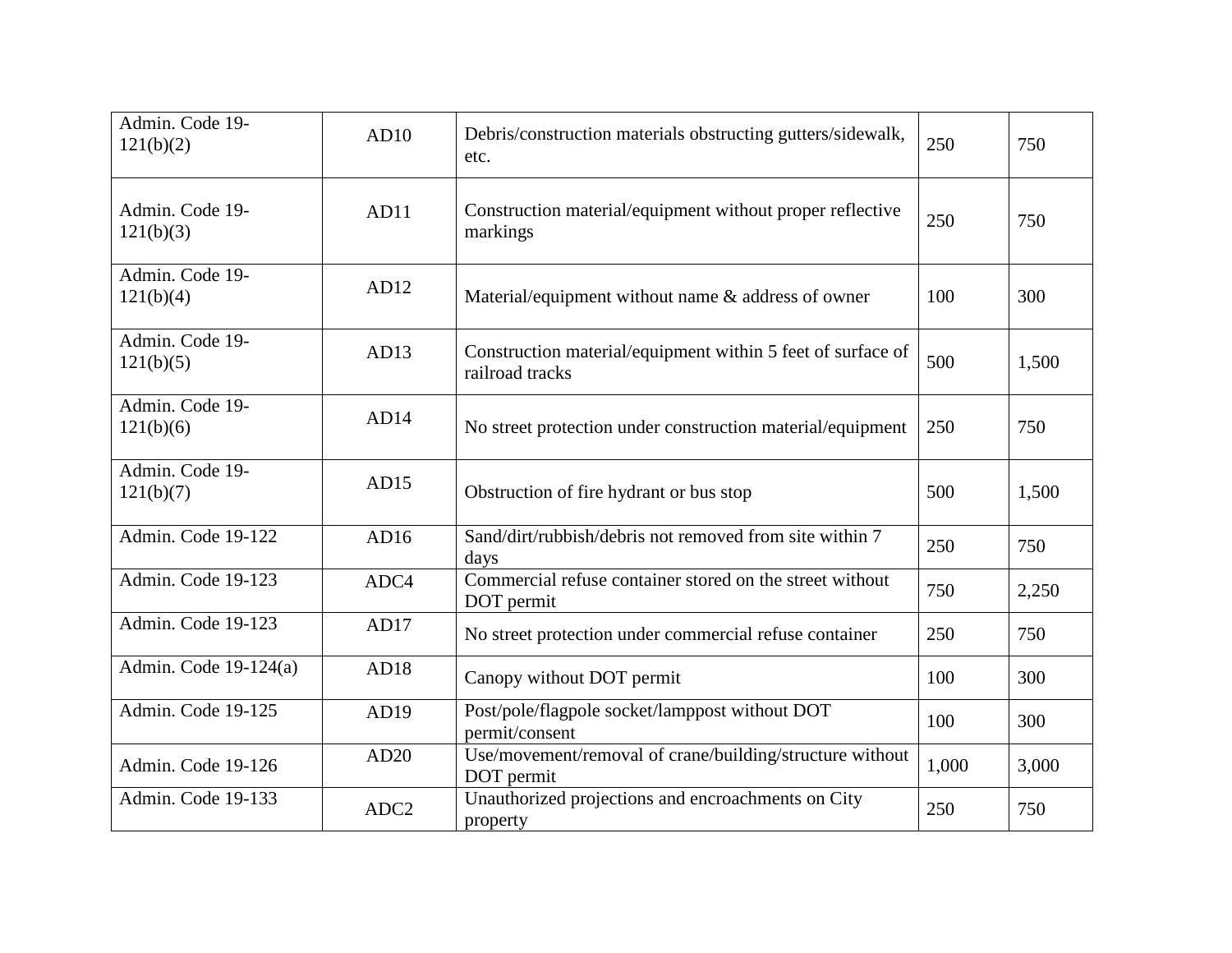| Admin. Code 19-133.1    | ADD1              | Maintaining an unlawful sidewalk ATM booth (Automated<br>Teller Machine Booth) (FIRST DAY OF VIOLATION)                                                    | 2,500 | 5,000 |
|-------------------------|-------------------|------------------------------------------------------------------------------------------------------------------------------------------------------------|-------|-------|
| Admin. Code 19-133.1    | ADD <sub>2</sub>  | Failure to remove an unlawful sidewalk ATM booth<br>(CONTINUING VIOLATION- for every 5-day period the<br>violation remains)                                | 5,000 | 5,000 |
| Admin. Code 19-136      | AD66              | Goods/wares/merchandise obstructing sidewalk                                                                                                               | 150   | 500   |
| Admin. Code 19-136(b)   | AD6B              | Vehicle(s) on sidewalk                                                                                                                                     | 50    | 300   |
| Admin. Code 19-138(b)   | AD31              | Defacement of roadway or sidewalk                                                                                                                          | 250   | 750   |
| Admin. Code 19-147(d)   | AD <sub>8</sub> C | Failure to replace loose, slippery or broken utility<br>maintenance hole (manhole) covers, castings                                                        | 250   | 750   |
| Admin. Code 19-151      | AD65              | Failure to comply with commissioner's order                                                                                                                | 250   | 400   |
| Admin. Code 19-176(b)   | AD62              | Unlawful bicycle riding                                                                                                                                    | 50    | 100   |
| Admin. Code 19-176(c)   | AD <sub>6</sub> G | Riding bicycle on sidewalk in manner which endangers<br>any person or property (FIRST OFFENSE)                                                             | 100   | 300   |
| Admin. Code 19-176(c)   | AD6H              | Riding bicycle on sidewalk in manner which endangers<br>any person or property (SECOND OR SUBSEQUENT<br>OFFENSE)                                           | 200   | 600   |
| Admin. Code 19-176(c)   | AD6I              | Riding bicycle on sidewalk in manner which endangers<br>any person or property and causes physical contact with a<br>person (FIRST OFFENSE)                | 200   | 500   |
| Admin. Code 19-176(c)   | AD6J              | Riding bicycle on sidewalk in manner which endangers<br>any person or property and causes physical contact with a<br>person (SECOND OR SUBSEQUENT OFFENSE) | 400   | 1,000 |
| Admin. Code 19-176.2(b) | ADQ2              | Operation of motorized scooter within the city of New<br>York                                                                                              | 500   | 500   |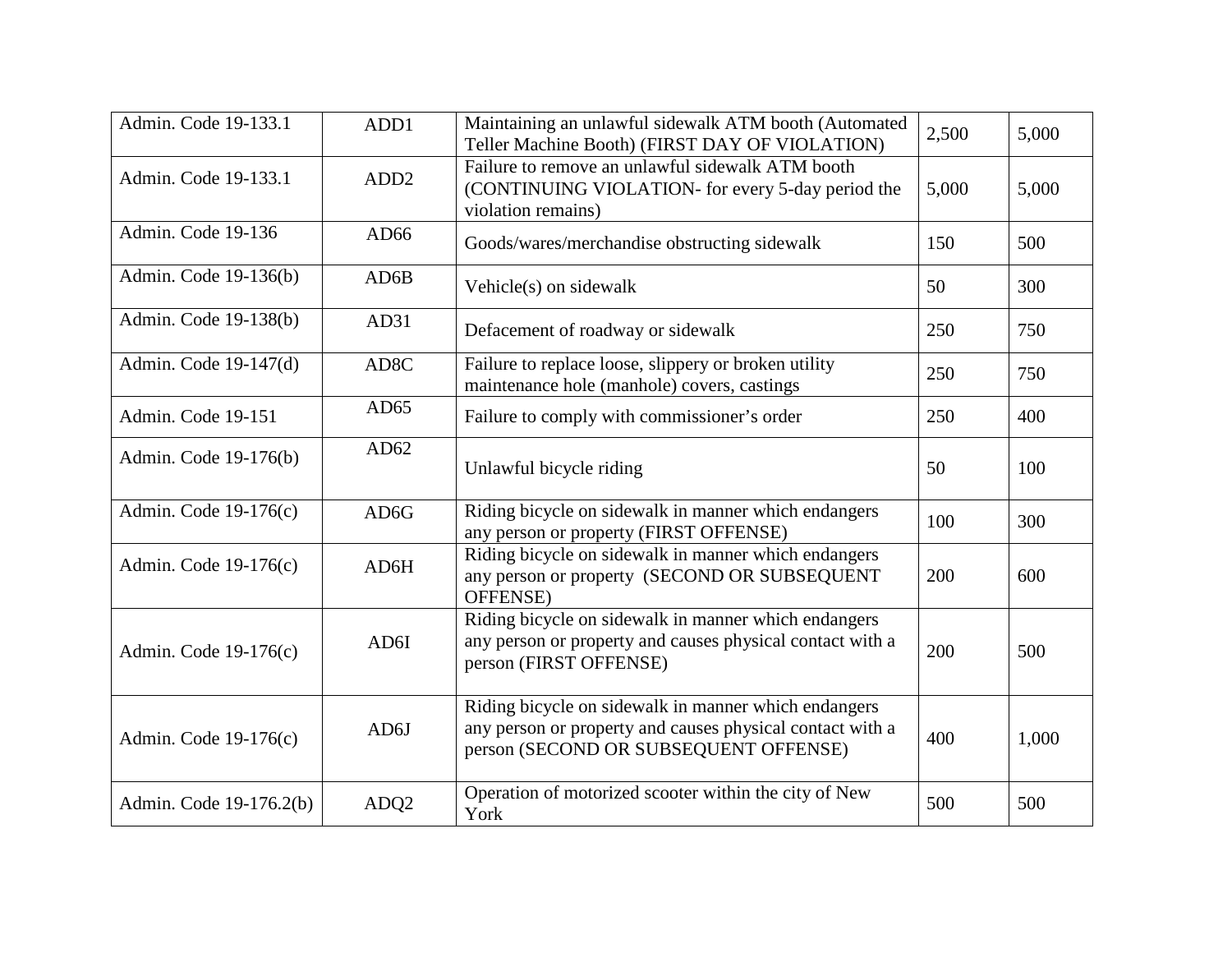| Admin. Code $19-190(a)$ | AD6K              | Right of way - failure to yield                                                                                                       | 100    | 100    |
|-------------------------|-------------------|---------------------------------------------------------------------------------------------------------------------------------------|--------|--------|
| Admin. Code 19-190(b)   | AD6L              | Right of way - failure to yield, physical injury                                                                                      | 250    | 250    |
| Admin. Code $19-191(a)$ | AD6M              | Leaving the scene - property damage (FIRST OFFENSE)                                                                                   | 500    | 1,000  |
| Admin. Code $19-191(a)$ | AD5F              | Leaving the scene – property damage (SECOND OR<br><b>SUBSEQUENT OFFENSE)</b>                                                          | 1,000  | 2,000  |
| Admin. Code 19-191(b)   | AD6N              | Leaving the scene - physical injury (FIRST OFFENSE)                                                                                   | 2,000  | 2,000  |
| Admin. Code 19-191(b)   | AD6R              | Leaving the scene – physical injury (SECOND OR<br><b>SUBSEQUENT OFFENSE)</b>                                                          | 5,000  | 5,000  |
| Admin. Code 19-191(b)   | AD6P              | Leaving the scene - serious physical injury (FIRST<br>OFFENSE)                                                                        | 10,000 | 10,000 |
| Admin. Code 19-191(b)   | AD <sub>2</sub> Q | Leaving the scene – serious physical injury (SECOND OR<br><b>SUBSEQUENT OFFENSE)</b>                                                  | 15,000 | 15,000 |
| Admin. Code 19-191(b)   | AD <sub>6</sub> Q | Leaving the scene - death (FIRST OFFENSE)                                                                                             | 15,000 | 15,000 |
| Admin. Code 19-191(b)   | AD <sub>2</sub> R | Leaving the scene – death (SECOND OR SUBSEQUENT<br>OFFENSE)                                                                           | 20,000 | 20,000 |
| Admin. Code 19-196      | AD <sub>2</sub> S | Operating an all-terrain vehicle in the city of New York<br>(FIRST OFFENSE)                                                           | 500    | 500    |
| Admin. Code 19-196      | AD2T              | Operating an all-terrain vehicle in the city of New York<br>(SECOND OR SUBSEQUENT OFFENSE<br>REGARDLESS OF INTERVAL BETWEEN OFFENSES) | 1,000  | 1,000  |
| 34 RCNY 2-02(a)(1)(ii)  | AD67              | Failure to provide name and telephone number of<br>emergency contact                                                                  | 250    | 500    |
| 34 RCNY 2-02(c)(2)      | AD5D              | Failure to display required signs at work site                                                                                        | 250    | 350    |
| 34 RCNY 2-02(m)         | AD3D              | Illegally working on a street during an embargo                                                                                       | 1,200  | 3,600  |
| 34 RCNY 2-04(f)(1)      | AD <sub>6</sub> A | Canopy erected/maintained on a restricted street                                                                                      | 150    | 450    |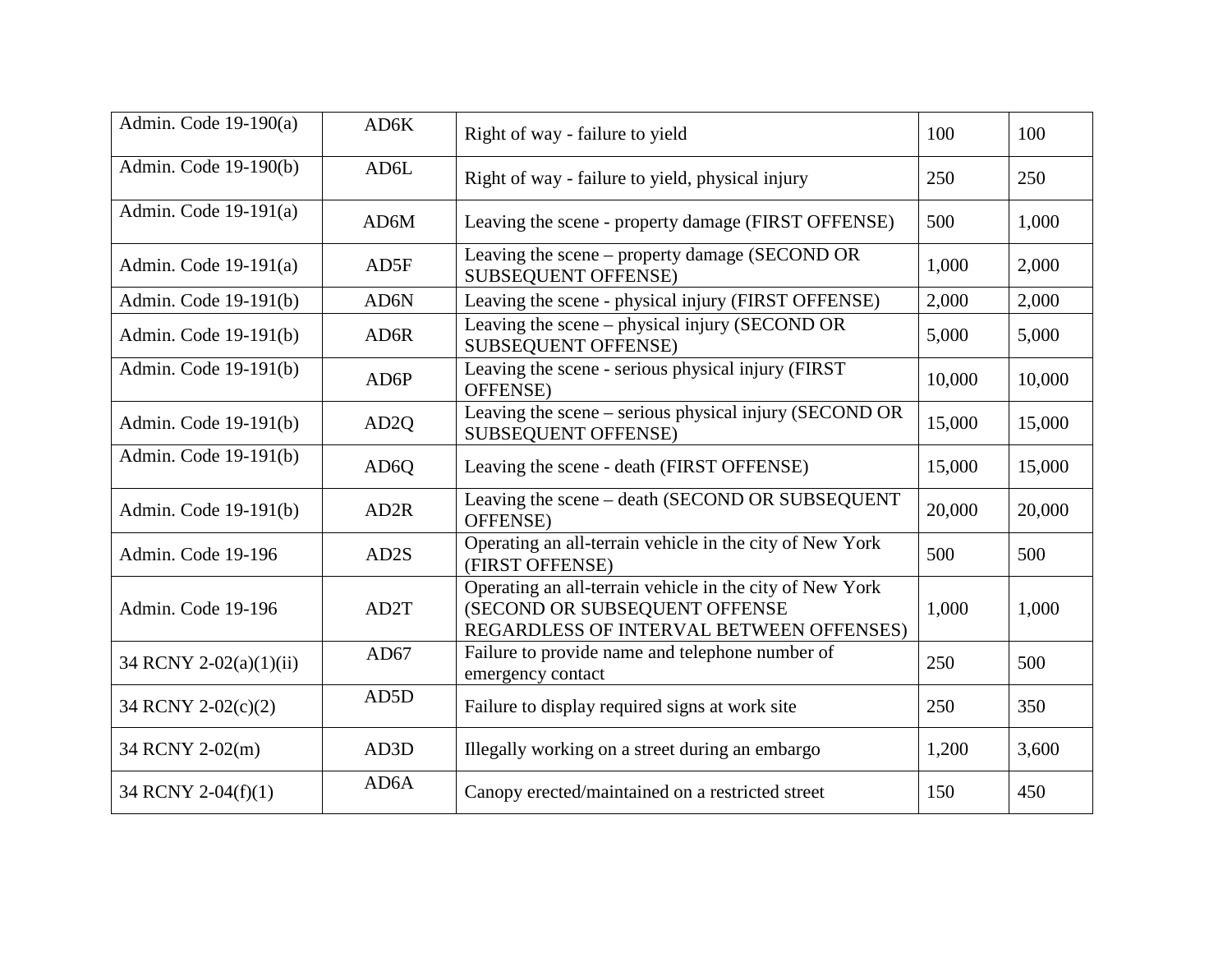| 34 RCNY 2-05 (d) (8)<br>(vi) | ADD3              | Divisible construction materials or equipment stored on the<br>roadway at a height greater than 5 feet                                      | 500   | 1,500 |
|------------------------------|-------------------|---------------------------------------------------------------------------------------------------------------------------------------------|-------|-------|
| 34 RCNY 2-05 (d) (8)<br>(vi) | ADQ4              | Divisible construction materials or equipment stored on the<br>sidewalk at a height greater than 5 feet                                     | 500   | 1,000 |
| 34 RCNY 2-05(d)(10)          | AD <sub>2</sub> C | Failure to provide space for loading & unloading of<br>materials on the roadway                                                             | 250   | 750   |
| 34 RCNY 2-05(d)(12)          | AD2B              | Mixing mortar on roadway without protection                                                                                                 | 250   | 750   |
| 34 RCNY 2-05(d)(16)          | AD <sub>2</sub> E | Failure to house overhead cables/hoses/wires with 14 feet<br>minimum clearance on the sidewalk                                              | 250   | 500   |
| 34 RCNY 2-05(h)(1)           | AD <sub>2F</sub>  | Construction shanty/trailer without DOT permit                                                                                              | 150   | 450   |
| 34 RCNY 2-05(h)(4)           | AD3A              | Failure to remove shanties/trailers from roadway/sidewalk                                                                                   | 250   | 750   |
| 34 RCNY 2-05(i)(1)           | AD <sub>2</sub> D | Crossing sidewalk with a motorized vehicle without DOT<br>permit                                                                            | 250   | 500   |
| 34 RCNY 2-07(a)(2)           | AD21              | Opening a utility access cover without an authorization<br>number during an embargo.                                                        | 1,500 | 5,000 |
| 34 RCNY 2-07(a)(4)           | AD7B              | Restricting more than 11 feet of roadway by opening<br>covers/gratings                                                                      | 500   | 1,600 |
| 34 RCNY 2-07(a)(5)           | AD7C              | Opening more than two consecutive covers/gratings                                                                                           | 500   | 1,600 |
| 34 RCNY 2-07(a)(6)           | AD3G              | Toolcart stored on sidewalk failed to provide a 5 foot<br>minimum walkway                                                                   | 250   | 500   |
| 34 RCNY 2-07(a)(6)           | AD3H              | Toolcart stored on roadway without a DOT permit                                                                                             | 250   | 750   |
| 34 RCNY 2-07(a)(6)           | AD3J              | Toolcart stored on sidewalk obstructing hydrant, bus stop,<br>or driveway                                                                   | 500   | 500   |
| 34 RCNY 2-07(b)(2)           | AD3K              | Failure to repair defective street condition found within an<br>area extending 12 inches outward from the perimeter of the<br>cover/grating | 250   | 750   |
| 34 RCNY 2-07(b)(2)           | AD <sub>69</sub>  | Failure to obtain DOT permit for street plate covering<br>defective condition                                                               | 1,500 | 5,000 |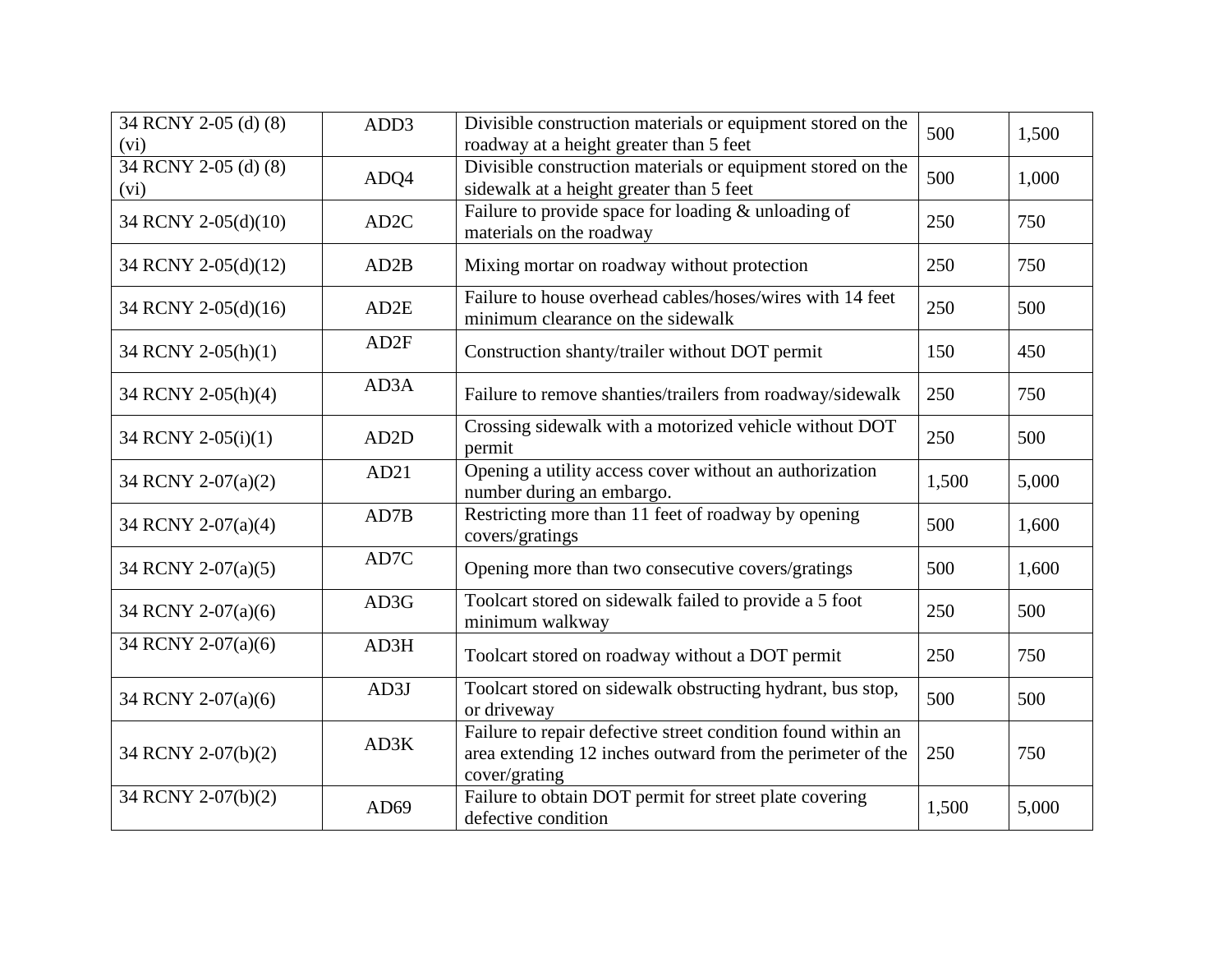| 34 RCNY 2-07(b)(3)             | AD <sub>2</sub> A | Utility cover/street hardware not flush with surrounding<br>area                                                                                       | 1,000 | 3,000 |
|--------------------------------|-------------------|--------------------------------------------------------------------------------------------------------------------------------------------------------|-------|-------|
| 34 RCNY 2-07(c)(1)             | AD1H              | Doing non-emergency work on a critical roadway during<br>restricted hours                                                                              | 2,000 | 3,000 |
| 34 RCNY 2-07(c)(4)(i)          | AD1A              | Opening a utility access cover without an authorization<br>number                                                                                      | 2,000 | 3,000 |
| 34 RCNY 2-07(c)(4)(iv)         | AD7D              | Failure to perform emergency work around the<br>clock(covers/gratings)                                                                                 | 1,000 | 3,000 |
| 34 RCNY 2-07(c)(4)(v)          | AD7E              | Failure to notify DOT of completion of emergency work<br>(covers/gratings)                                                                             | 250   | 750   |
| 34 RCNY 2-09 (f) (4)(v)        | AD68              | Except as in NYC Administrative Code § 19-152, failure to<br>install or seal expansion joints as per subsection                                        | 250   | 750   |
| 34 RCNY 2-09(f)(4)(viii)       | ADA1              | Except as in NYC Administrative Code § 19-152, failure to<br>fully replace defective sidewalk flag                                                     | 250   | 500   |
| 34 RCNY 2-09(f)(4)(xiv)        | ADA2              | Except as in NYC Administrative Code § 19-152, failure to<br>install pedestrian ramp as per DOT drawings                                               | 400   | 1,000 |
| 34 RCNY 2-09(f)(4)(xvi)        | ADC3              | Except as in NYC Administrative Code § 19-152, failure to<br>obtain DOT approval for distinctive sidewalk                                              | 250   | 750   |
| 34 RCNY 2-<br>09(f)(4)(xvi)(C) | ADA3              | Failure to replace distinctive sidewalk in kind                                                                                                        | 250   | 500   |
| 34 RCNY 2-09(g)(1)(i)          | AD3B              | Failure to install curb before commencing any roadway<br>paving operation or sidewalk construction                                                     | 250   | 500   |
| 34 RCNY 2-11(c)(1)(iii)        | AD1C              | Failure to mark out proposed excavation area; failure to<br>limit geographical area to be marked out and/or use of<br>excessive or oversized markings. | 1,500 | 5,000 |
| 34 RCNY 2-11(e)(1)             | AD1D              | Failure to notify City 24 hours before street work                                                                                                     | 250   | 500   |
| 34 RCNY 2-11(e)(2)             | AD <sub>8</sub> A | Failure to use only hand held tools, rockwheels or other<br>DOT approved tools to precut pavement                                                      | 250   | 400   |
| 34 RCNY 2-11(e)(3)(i)          | AD4B              | Excavation down 5 feet or greater without<br>shoring/sheeting/bracing                                                                                  | 1,500 | 4,500 |
| 34 RCNY 2-11(e)(3)(ii)         | AD4A              | Tunneling/jacking without a DOT permit                                                                                                                 | 400   | 1,200 |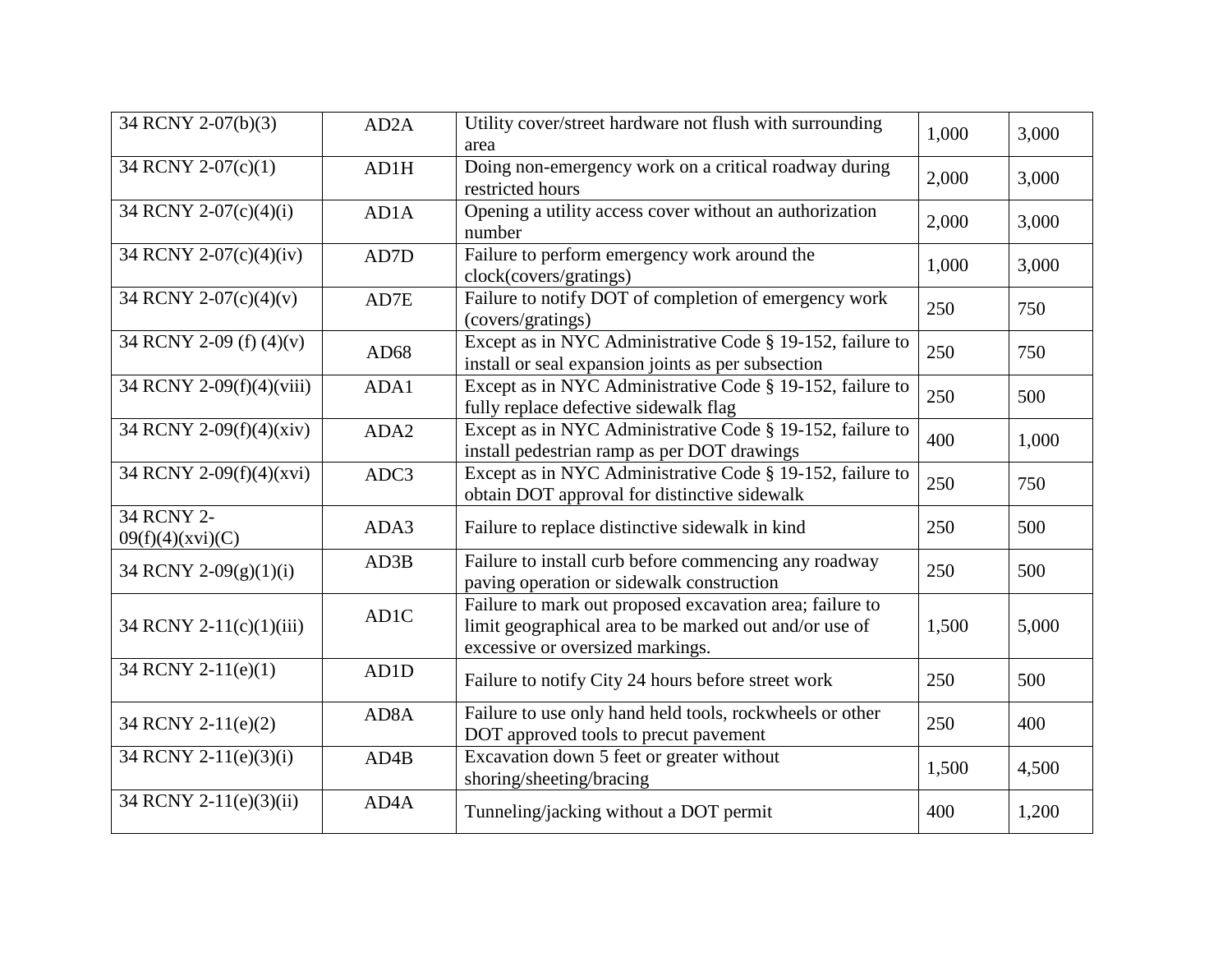| 34 RCNY 2-11(e)(4)(ii)        | AD7F              | Failure to plate excavation in driving lane or intersection                                                    | 1,200 | 3,600 |
|-------------------------------|-------------------|----------------------------------------------------------------------------------------------------------------|-------|-------|
| 34 RCNY 2-11(e)(4)(v)         | AD5E              | Failure to post flagperson at worksite to give directions                                                      | 800   | 2,400 |
| 34 RCNY 2-11(e)(5)            | AD3C              | Failure to maintain a 5-foot pedestrian walkway on<br>sidewalk                                                 | 250   | 750   |
| 34 RCNY 2-11(e)(8)(i)         | AD <sub>4</sub> D | Unsuitable backfill material used                                                                              | 250   | 750   |
| 34 RCNY 2-11(e)(8)(vi)        | AD1G              | Restoration sunken more than 2 inches                                                                          | 500   | 1,000 |
| 34 RCNY 2-11(e)(9)(i)         | AD1E              | Temporary pavement not flush with surrounding area                                                             | 500   | 1,000 |
| 34 RCNY 2-11(e)(10)(ii)       | AD4E              | Failure to properly place and ramp plating and decking                                                         | 1,200 | 3,600 |
| 34 RCNY 2-11(e)(10)(iii)      | ADQ5              | Failure to properly fasten plating and decking                                                                 | 1,200 | 3,600 |
| 34 RCNY 2-11(e)(10)(v)        | AD70              | Failure to post "Steel Plates Ahead" or "Raise Plow" sign;<br>failure to countersink plates flush with roadway | 250   | 750   |
| 34 RCNY 2-11(e)(10)(vi)       | AD4G              | Failure to use skid resistant plating and/or decking on<br>roadway                                             | 1,000 | 5,000 |
| 34 RCNY 2-<br>11(e)(10)(vii)  | ADQ6              | Failure to remove plating and decking after final<br>restoration or prior to DOT permit expiration.            | 250   | 500   |
| 34 RCNY 2-<br>11(e)(10)(viii) | ADQ7              | Failure to add required identifying information to plating<br>and decking                                      | 250   | 500   |
| 34 RCNY 2-11<br>(e)(11)(iv)   | ADA4              | Failure to restore concrete-base roadway to same depth and<br>strength as the original base concrete           | 400   | 1,000 |
| 34 RCNY 2-11 (e)(11)(v)       | ADA5              | Failure to restore concrete base at same grade as existing<br>base                                             | 400   | 1,000 |
| 34 RCNY2-11 (e)(11)(vi)       | ADA6              | Installing asphalt other than binder as a base course                                                          | 400   | 1,000 |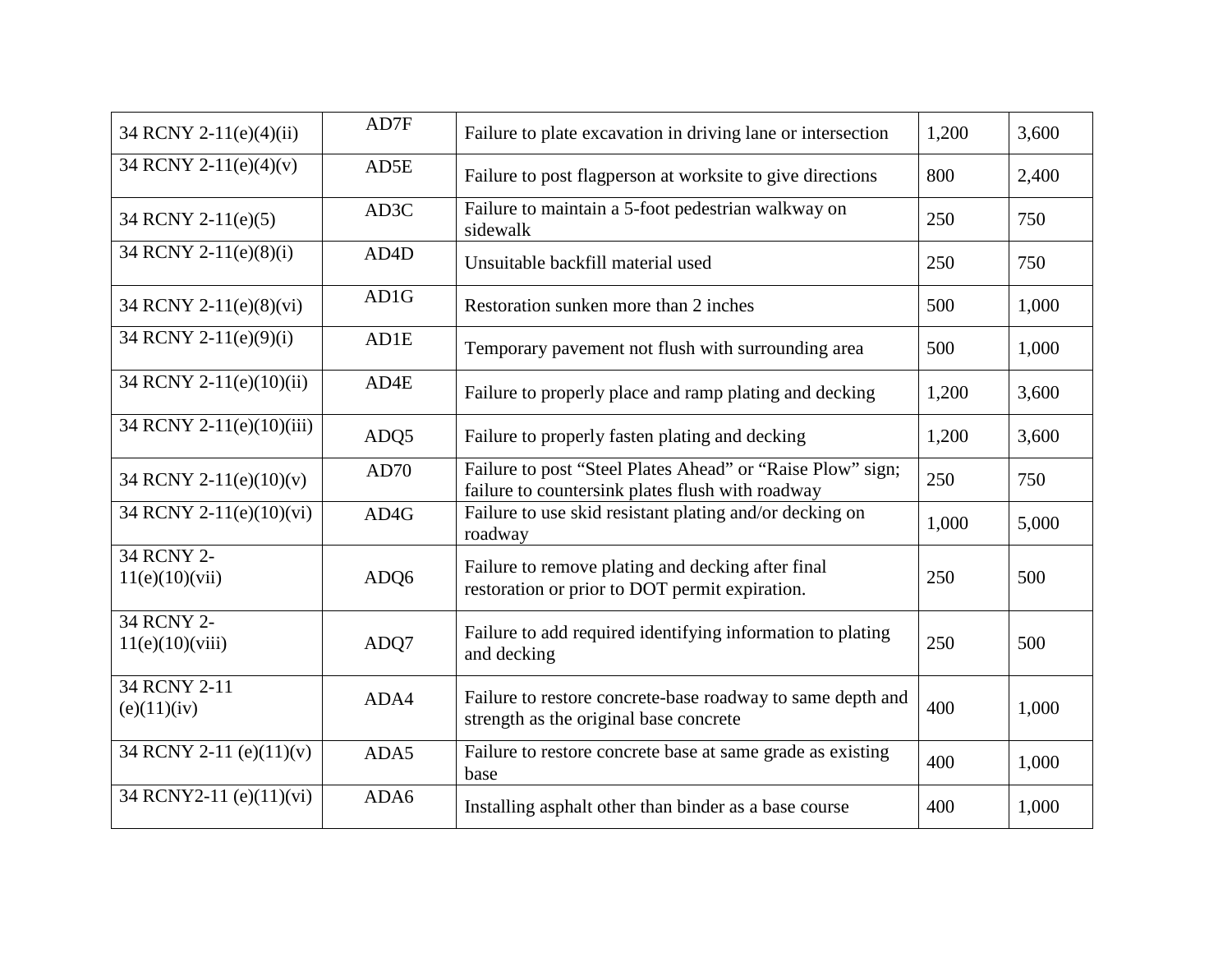| 34 RCNY 2-11 (e) (11)<br>(vi)   | ADD4             | Failure to install and compact binder in a maximum of four<br>inch lifts                                                                                                               | 400 | 1,000 |
|---------------------------------|------------------|----------------------------------------------------------------------------------------------------------------------------------------------------------------------------------------|-----|-------|
| 34 RCNY 2-11<br>(e)(11)(vii)    | ADA7             | Failure to install protective plating over shallow conduit                                                                                                                             | 250 | 500   |
| 34 RCNY 2-11 (e) (11)<br>(viii) | ADD <sub>5</sub> | Binder base or temporary restoration not flush with<br>surrounding area                                                                                                                | 750 | 1,000 |
| 34 RCNY 2-11(e)(12)(ii)         | AD1F             | Wearing course not flush with surrounding area                                                                                                                                         | 750 | 2,250 |
| 34 RCNY 2-11<br>(e)(12)(iii)    | ADA8             | Failure to provide minimum thickness of wearing course<br>on full depth asphalt restoration                                                                                            | 400 | 1,000 |
| 34 RCNY 2-11 (e)(12)(v)         | ADA9             | Failure to restore entire pavement between street opening<br>and curb                                                                                                                  | 400 | 1,000 |
| 34 RCNY 2-11<br>(e)(12)(vi)     | ADB1             | Failure to restore street in kind (non-historic district)                                                                                                                              | 750 | 1,000 |
| 34 RCNY 2-<br>11(e)(12)(vii)    | AD3E             | Failure to restore pavement in kind in designated historic<br>district                                                                                                                 | 250 | 750   |
| 34 RCNY 2-<br>11(e)(12)(viii)   | AD5A             | Failure to properly seal and maintain the wearing course                                                                                                                               | 250 | 750   |
| 34 RCNY 2-11(e)(12)(ix)         | AD5B             | Failure to obtain DOT permit for any changes to, or<br>installation of, temporary roadway pavement markings and<br>temporary construction, parking or regulatory signs and<br>supports | 750 | 1,000 |
| 34 RCNY 2-11(e)(12)(ix)         | ADB <sub>2</sub> | Failure to restore in kind all roadway pavement markings,<br>and any parking or regulatory signs or supports                                                                           | 750 | 1,000 |
| 34 RCNY 2-11(e)(12)(x)          | AD4F             | Failure to permanently restore cut within required time                                                                                                                                | 800 | 2,400 |
| 34 RCNY 2-11(e)(13)(ii)         | ADB3             | Failure to restore concrete pavement at the same depth,<br>strength and finish as original pavement                                                                                    | 400 | 1,000 |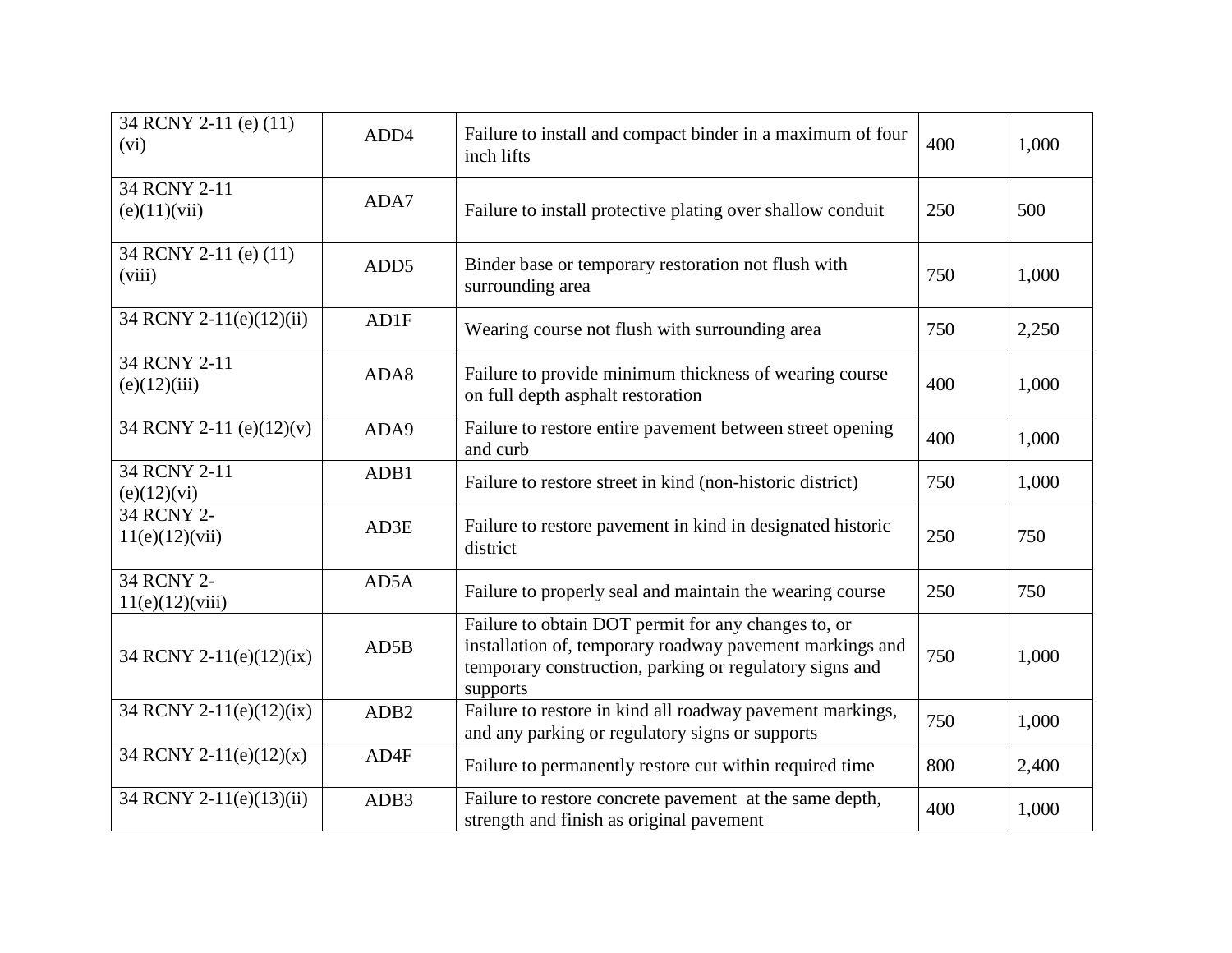| 34 RCNY 2-11 (e)(13)(v)       | ADB4              | Installing asphalt on a concrete street or concrete bus stop<br>area                                                                                                     | 700   | 1,000 |
|-------------------------------|-------------------|--------------------------------------------------------------------------------------------------------------------------------------------------------------------------|-------|-------|
| 34 RCNY 2-11<br>(e)(13)(vi)   | ADD <sub>6</sub>  | Failure to conform to the applicable Standard Detail<br>Drawing #H-1042 or DOT approved standard (concrete<br>roadways)                                                  | 750   | 1,000 |
| 34 RCNY 2-11(e)(14)(i)        | AD5C              | Failure to apply color code identifying DOT permittee                                                                                                                    | 50    | 150   |
| 34 RCNY 2-11(e)(14)(iii)      | ADB5              | Failure to install a color coding marker at the end of the<br>restoration                                                                                                | 250   | 750   |
| 34 RCNY 2-<br>11(e)(16)(i)(A) | AD3F              | Failure to submit a street opening location form<br>("cutform") upon DOT's request                                                                                       | 50    | 150   |
| 34 RCNY 2-11(e)(16)(iii)      | ADQ9              | Failure to comply with all applicable sections of the<br>Highway Rules, the Standard Specifications, Standard<br>Detail Drawings, and all other applicable laws or rules | 750   | 1,000 |
| 34 RCNY 2-11(f)(2)(ii)        | AD1B              | Failure to obtain a confirmation number prior to expiration<br>of DOT street opening permit (protected street)                                                           | 250   | 750   |
| 34 RCNY 2-11(f)(4)(i)         | AD1J              | Failure to obtain a confirmation number two hours prior to<br>the commencement of a backfill on a protected street                                                       | 750   | 2,250 |
| 34 RCNY 2-11 (f) (4) (v)      | ADD7              | Failure to conform to the applicable Standard Detail<br>Drawing #H-1042 or DOT approved standard (protected<br>street)                                                   | 750   | 1,000 |
| 34 RCNY 2-11(g)(1)(i)         | AD <sub>6</sub> C | Working without a valid emergency number                                                                                                                                 | 1,000 | 3,000 |
| 34 RCNY 2-11(g)(1)(ii)        | AD6D              | Doing non-emergency work with an emergency<br>authorization number                                                                                                       | 1,000 | 3,000 |
| 34 RCNY 2-11(g)(2)(i)         | AD6E              | Failure to begin emergency work within 2 hours after<br>authorization                                                                                                    | 500   | 1,500 |
| 34 RCNY 2-11(g)(2)(ii)        | AD6F              | Failure to perform emergency work around the clock                                                                                                                       | 1,000 | 3,000 |
| 34 RCNY 2-<br>11(g)(2)(viii)  | AD7A              | Failure to apply for DOT permit within two business days<br>of emergency work                                                                                            | 250   | 750   |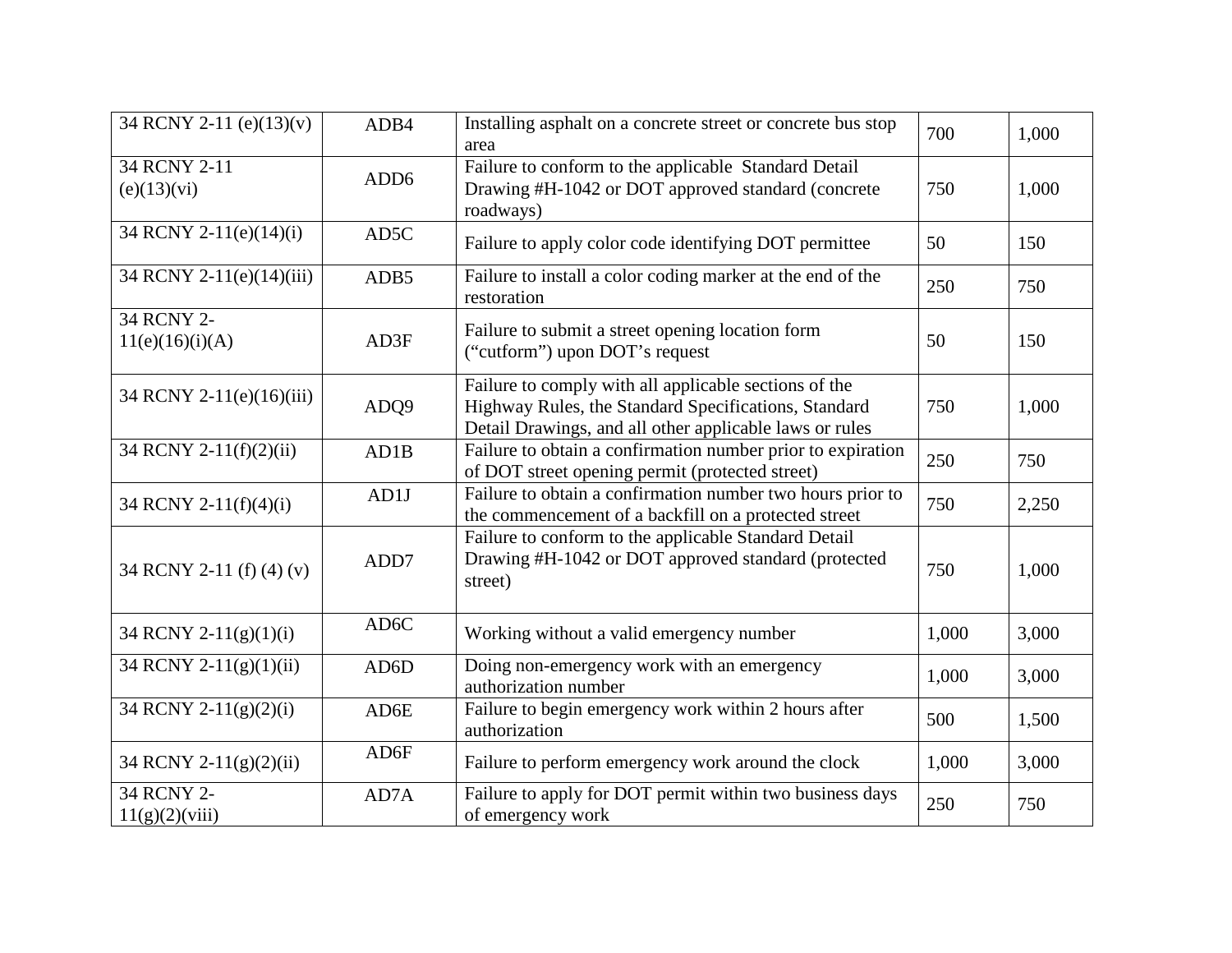| 34 RCNY 2-13(1)(2)            | AD8B              | Failure to repair sidewalk covering a vault                                                                                 | 250 | 400 |
|-------------------------------|-------------------|-----------------------------------------------------------------------------------------------------------------------------|-----|-----|
| 34 RCNY 2-14(b)(1)            | AD4C              | Displaying or installing banners without DOT permit                                                                         | 150 | 450 |
| 34 RCNY 2-14 (e)(2)(v)        | AD <sub>8</sub> D | Failure to maintain and/or replace weatherproof receptacles<br>as necessary for holiday/temporary lighting.                 | 150 | 300 |
| 34 RCNY 2-14<br>(e)(2)(viii)  | AD <sub>8</sub> E | Failure to obtain and maintain the required insurance for<br>holiday/temporary lighting.                                    | 250 | 500 |
| 34 RCNY 2-14 (e)(2)(ix)       | AD8F              | Failure to obtain a DOT permit prior to commencing work<br>for holiday/temporary lighting.                                  | 250 | 500 |
| 34 RCNY 2-14 (e) $(2)(x)$     | AD <sub>8</sub> G | Failure to remove temporary lighting and related<br>equipment when required for holiday/temporary lighting.                 | 250 | 500 |
| 34 RCNY 2-14<br>(e)(2)(xiii)  | AD8H              | Use of electrical service exceeding 120 volts and/or fused<br>larger than 15 amperes for holiday/temporary lighting.        | 250 | 500 |
| 34 RCNY 2-14<br>(e)(2)(xiv)   | AD8I              | Failure to comply with minimum height clearances for<br>holiday/temporary lighting.                                         | 250 | 500 |
| 34 RCNY 2-14 (e)(2)(xv)       | AD <sub>8</sub> J | Supporting or securing holiday/temporary lighting to a fire<br>escape or drainpipe; failure to insulate temporary lighting. | 250 | 500 |
| 34 RCNY 2-14<br>(e)(2)(xviii) | AD8K              | Failure to obtain DOT approval for adjustments to work on<br>holiday/temporary lighting.                                    | 200 | 400 |
| 34 RCNY 2-14<br>(e)(2)(xix)   | AD <sub>8</sub> L | Failure to perform changes mandated by DOT on<br>holiday/temporary lighting.                                                | 150 | 300 |
| 34 RCNY 2-14<br>(e)(2)(xxi)   | AD8M              | Failure to certify work for holiday/temporary lighting.                                                                     | 150 | 300 |
| 34 RCNY 2-14 (f)(2)(i)        | ADB <sub>6</sub>  | Commercial refuse container stored or placed in an<br>unauthorized area                                                     | 250 | 750 |
| 34 RCNY 2-14 (f)(2)(ii)       | ADB7              | Commercial refuse container stored or placed within 15<br>feet of a hydrant                                                 | 250 | 750 |
| 34 RCNY 2-14 (f)(2)(iv)       | ADC5              | Commercial refuse container placed in a crosswalk or<br>pedestrian ramp                                                     | 250 | 750 |
| 34 RCNY 2-14 (f)(3)           | ADC6              | Commercial refuse container causing obstruction or<br>interference                                                          | 250 | 750 |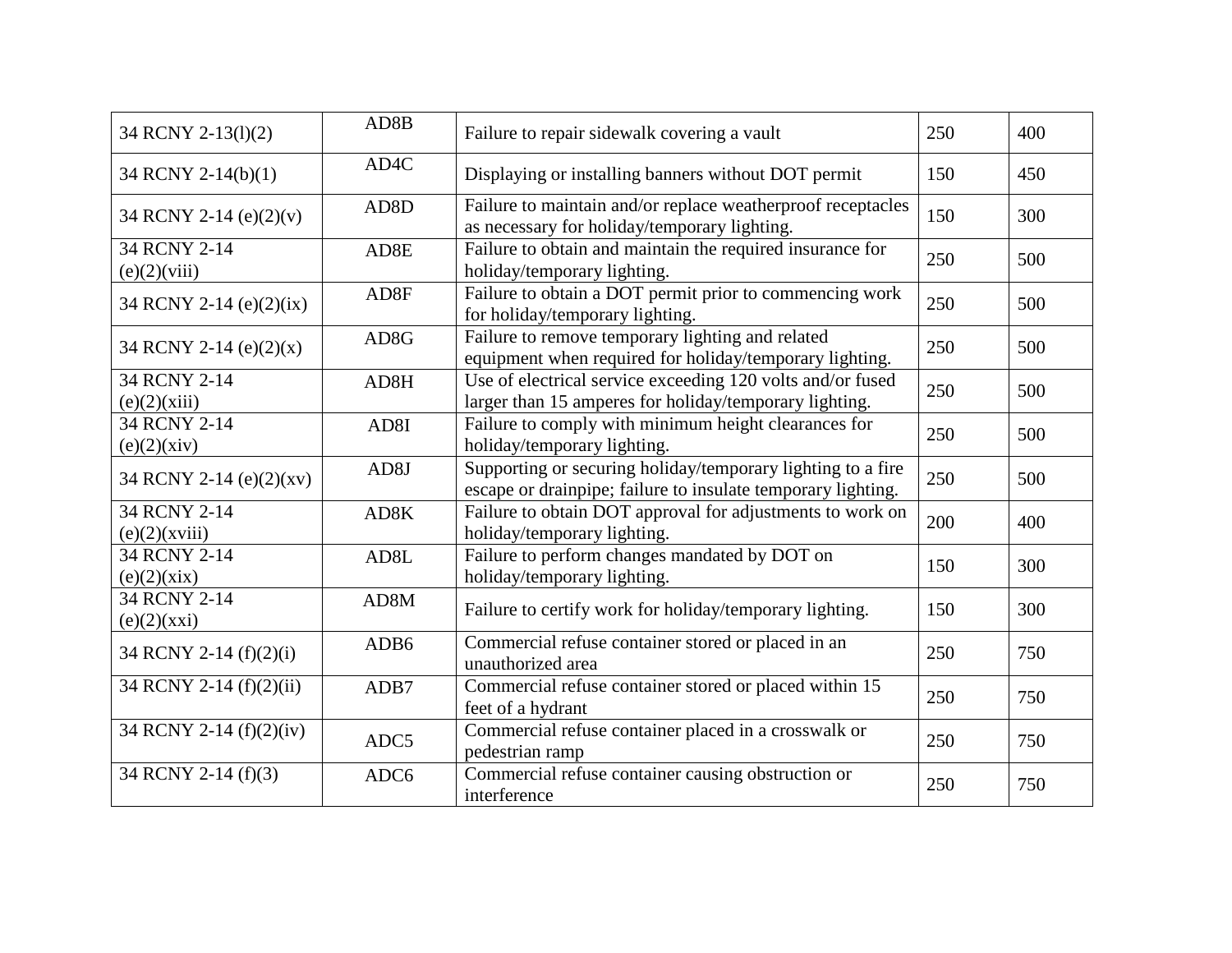| 34 RCNY 2-14 (f)(4)          | ADC7             | Unlabeled or improperly labeled commercial refuse<br>container                                                             | 250 | 750 |
|------------------------------|------------------|----------------------------------------------------------------------------------------------------------------------------|-----|-----|
| 34 RCNY 2-14 (f)(5)          | ADC8             | Commercial refuse container not parallel to the curb or<br>extended more than 9 feet into the roadway                      | 250 | 750 |
| 34 RCNY 2-14 (f)(6)          | ADC <sub>9</sub> | Failure to have the proper street protection under<br>commercial refuse container                                          | 250 | 750 |
| 34 RCNY 2-14 (f)(7)          | ADB9             | Commercial refuse container without proper reflective<br>markings on all four sides                                        | 250 | 750 |
| 34 RCNY 2-14 (f)(8)          | ADC1             | Commercial refuse container/debris obstructing<br>sidewalks, gutters, crosswalks or driveway                               | 250 | 750 |
| 34 RCNY 2-20 (a) (1)         | ADD <sub>8</sub> | Item attached to City electrical equipment without DOT<br>permit                                                           | 250 | 500 |
| 34 RCNY 2-20 (a) (2)         | ADD9             | Unauthorized person working within 3 feet of City<br>electrical equipment                                                  | 250 | 500 |
| 34 RCNY 2-20 (a) (6)         | ADE1             | Failure to notify DOT's Electrical Inspection Unit at least<br>72 hours prior to the commencement of non-emergency<br>work | 250 | 500 |
| 34 RCNY 2-20 (a) (7)         | ADE2             | Breaking, defacing, removing, or interfering with<br>equipment as per section                                              | 250 | 500 |
| 34 RCNY 2-20 (b) (2)         | ADE3             | Installation of an overhead or wrap-around shunt without a<br>DOT permit                                                   | 250 | 500 |
| 34 RCNY 2-20 (b) (4)         | ADE4             | Failure to replace shunt with permanent connection within<br>90 days                                                       | 250 | 500 |
| 34 RCNY 2-20 (b) (9)         | ADE5             | Failure to maintain overhead shunt or supports at minimum<br>clearances                                                    | 250 | 500 |
| 34 RCNY 2-20 (e) (7)         | ADE <sub>6</sub> | Failure to protect conductor against accidental contact or<br>possible interference                                        | 250 | 500 |
| 34 RCNY 2-20 (n) (2)         | ADE7             | Anchor guy attached to City property without DOT<br>approval                                                               | 250 | 500 |
| 34 RCNY 2-20 (n) (3) (i)     | ADE8             | Anchor guy attached to City property within 25 feet of<br>intersecting street                                              | 250 | 500 |
| 34 RCNY 2-20 (n) (3)<br>(ii) | ADE9             | Anchor guy attached to City property where head guys or<br>pole guys and cribbed poles sufficient                          | 250 | 500 |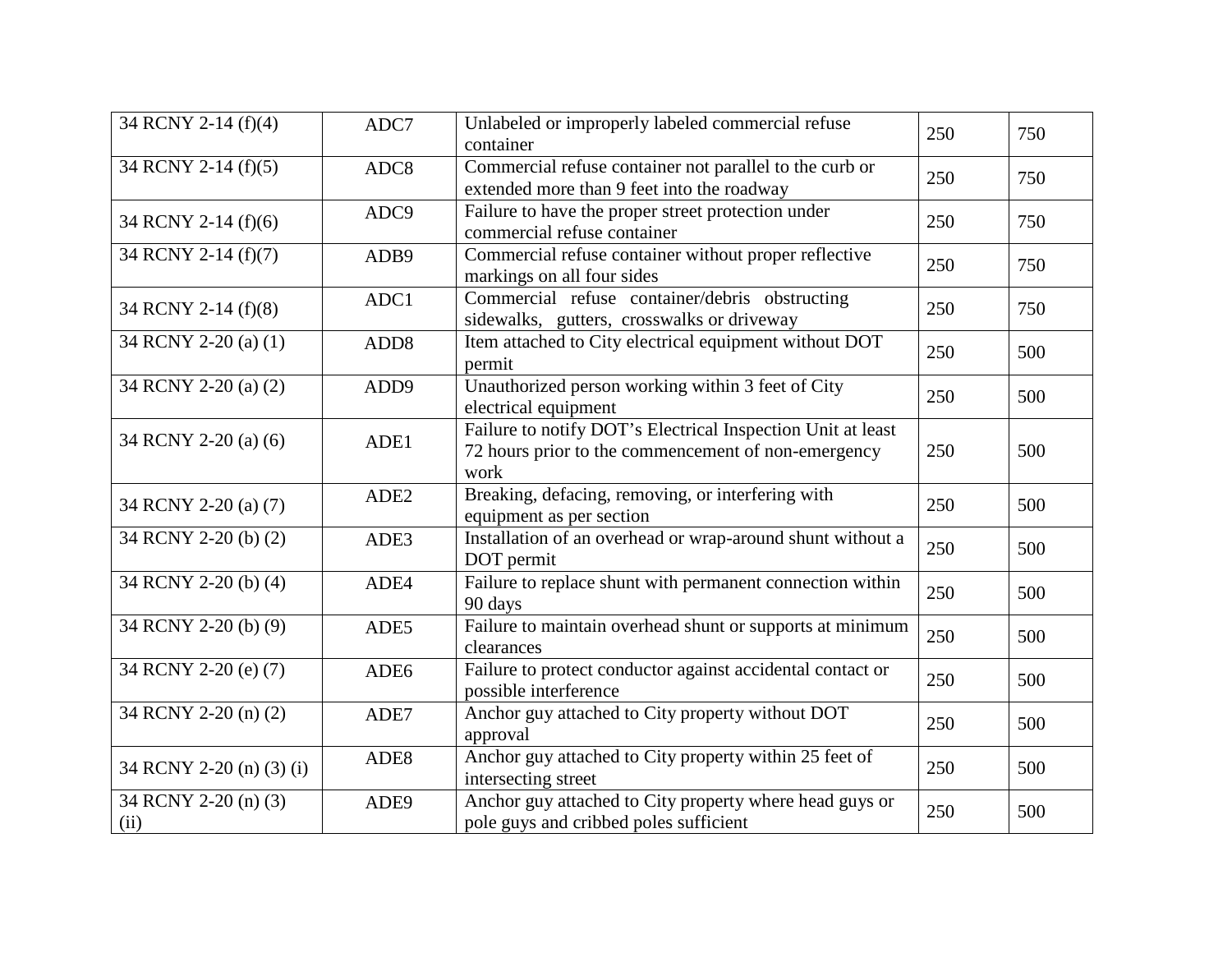| 34 RCNY 2-20 (n) (3)<br>(iii) | ADF1             | Anchor guy attached to City property interfering with the<br>entrance of a building or garage                                                                                                                             | 250   | 500   |
|-------------------------------|------------------|---------------------------------------------------------------------------------------------------------------------------------------------------------------------------------------------------------------------------|-------|-------|
| 34 RCNY 2-20 (n) (4)          | ADF <sub>2</sub> | Anchor guy attached to City property not protected by<br>approved shield                                                                                                                                                  | 250   | 500   |
| 34 RCNY 2-20(q)(7)            | ADQ8             | Failure to install or relocate street poles within 80 to 130<br>feet apart, unless authorized by DOT                                                                                                                      | 500   | 500   |
| 34 RCNY 4-10(c)(1)            | ADP1             | Unauthorized passenger pickup or discharge (FIRST)<br>OFFENSE)                                                                                                                                                            | 500   | 500   |
| 34 RCNY 4-10(c)(1)            | ADP <sub>2</sub> | Unauthorized passenger pickup or discharge (SECOND<br>OR SUBSEQUENT OFFENSE)                                                                                                                                              | 2,500 | 2,500 |
| 34 RCNY 4-10(d)(7)(ii)        | ADP3             | Failure of an intercity bus permit holder to prominently<br>display a copy of an intercity bus permit (FIRST<br>OFFENSE)                                                                                                  | 500   | 500   |
| 34 RCNY 4-10(d)(7)(ii)        | ADP4             | Failure of an intercity bus permit holder to prominently<br>display a copy of an intercity bus permit (SECOND OR<br><b>SUBSEQUENT OFFENSE)</b>                                                                            | 2,500 | 2,500 |
| 34 RCNY 4-10(d)(7)(iii)       | ADP <sub>5</sub> | Failure of an intercity bus permit holder to properly display<br>the operator's name, address and telephone number (FIRST<br>OFFENSE)                                                                                     | 500   | 500   |
| 34 RCNY 4-10(d)(7)(iii)       | ADP <sub>6</sub> | Failure of an intercity bus permit holder to properly display<br>the operator's name, address and telephone number<br>(SECOND OR SUBSEQUENT OFFENSE)                                                                      | 2,500 | 2,500 |
| 34 RCNY 4-10(d)(7)(v)         | ADP7             | Unlawful stopping or standing in an assigned on-street bus<br>stop location except when actively engaged in the pick-up<br>or discharge of passengers by an intercity bus permit<br>holder (FIRST OFFENSE)                | 500   | 500   |
| 34 RCNY 4-10(d)(7)(v)         | ADP8             | Unlawful stopping or standing in an assigned on-street bus<br>stop location except when actively engaged in the pick-up<br>or discharge of passengers by an intercity bus permit<br>holder (SECOND OR SUBSEQUENT OFFENSE) | 2,500 | 2,500 |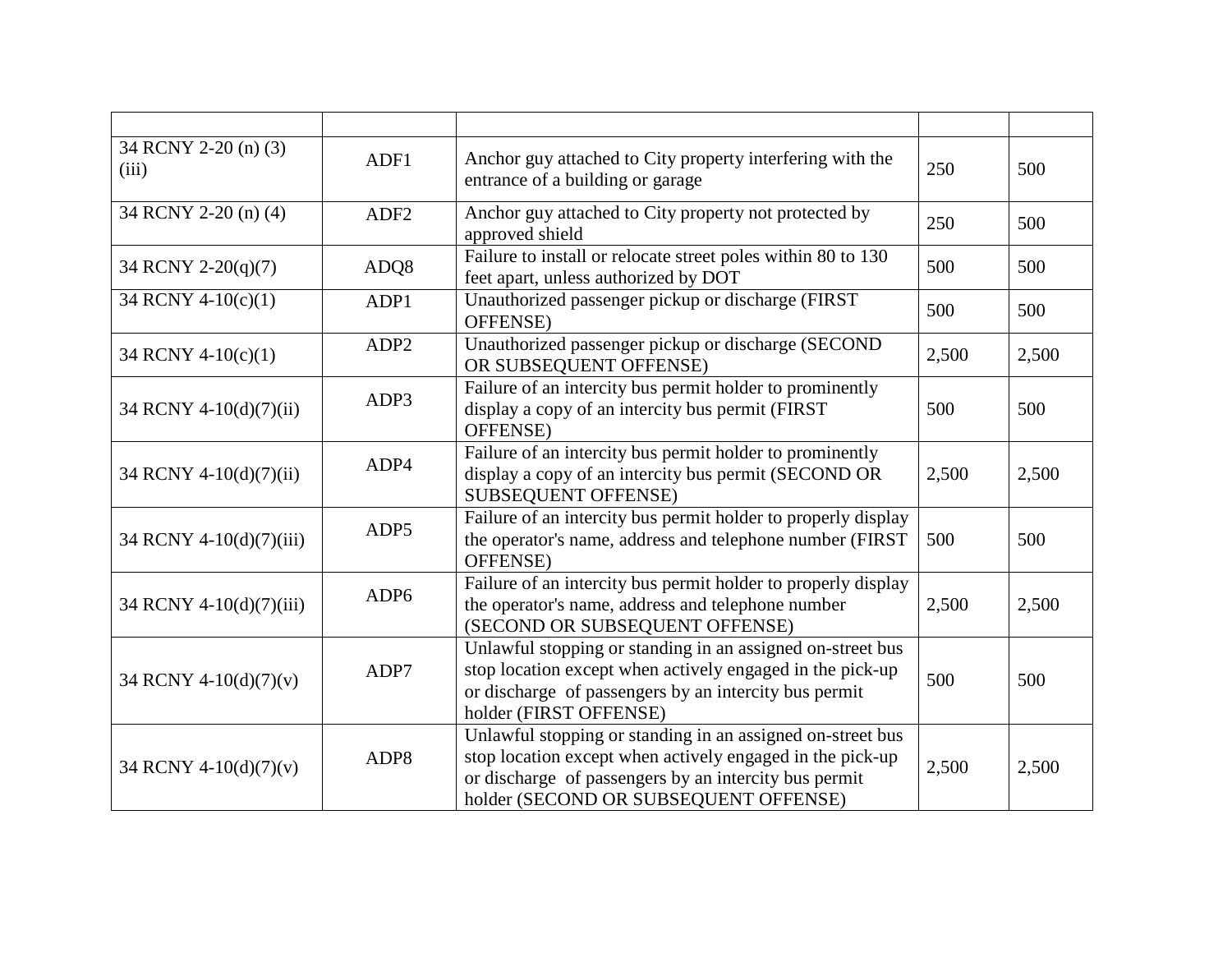| 34 RCNY 4-10(d)(7)(vi)                        | ADP9 | Altering an intercity bus permit (FIRST OFFENSE)                          | 500   | 500   |
|-----------------------------------------------|------|---------------------------------------------------------------------------|-------|-------|
| $34$ RCNY 4-10(d)(7)(vi)                      | ADO1 | Altering an intercity bus permit (SECOND OR<br><b>SUBSEQUENT OFFENSE)</b> | 2,500 | 2,500 |
| $34$ RCNY 4-16 (b), (c),<br>$(d)$ , and $(e)$ | ADQ3 | Failure to comply with DOT Pedestrian Plaza Rules                         | 500   | 500   |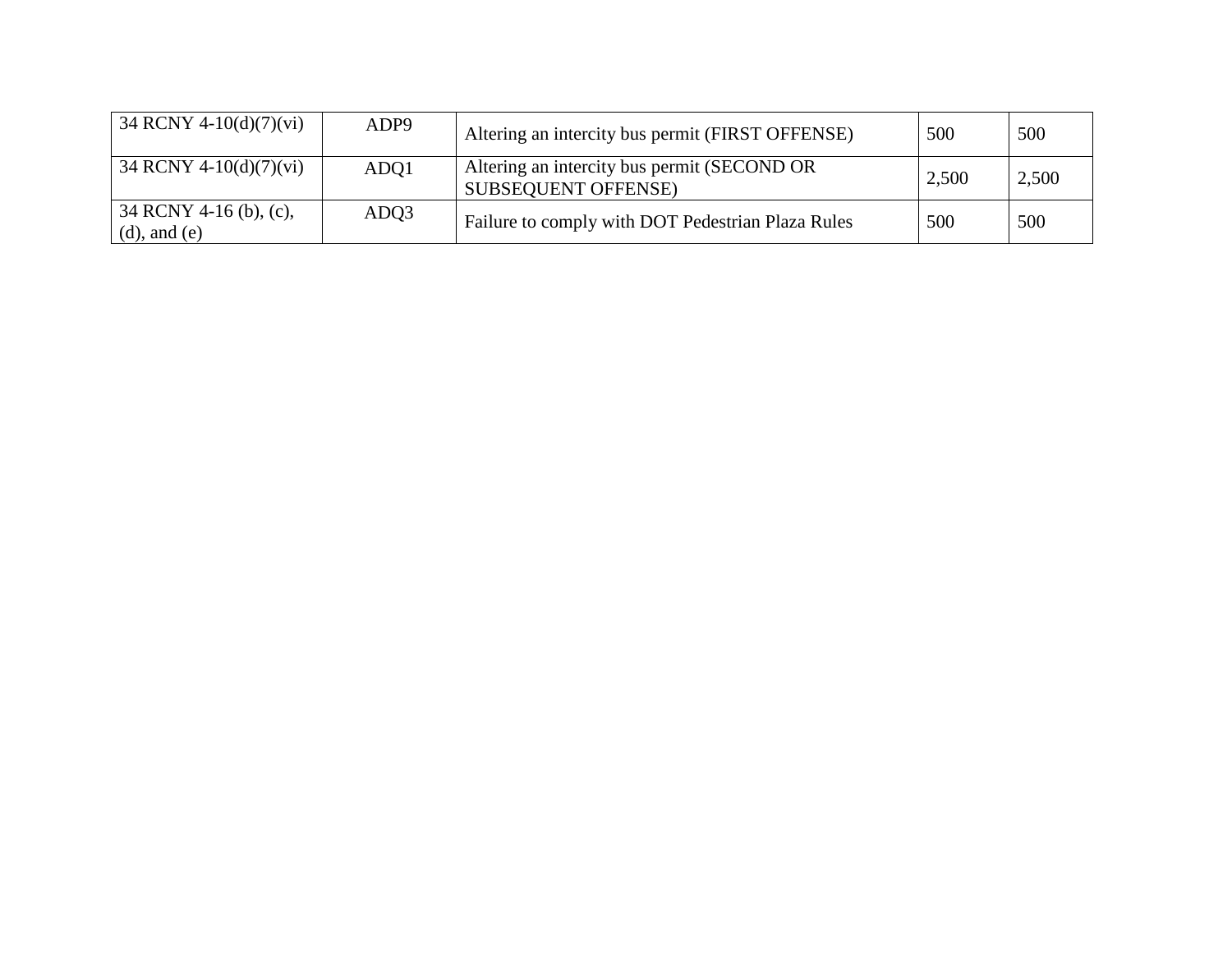## **PENALTY SCHEDULE RELATED TO NEWSRACKS**

| Admin. Code<br>$19-128.1(b)(1)$         | AD81 | Newsrack exceeds size limits                                                           | 100   | 500   |
|-----------------------------------------|------|----------------------------------------------------------------------------------------|-------|-------|
| Admin. Code<br>$19-128.1(b)(2)$         | AD82 | Newsrack used for impermissible advertising/promotional<br>purposes                    | 100   | 500   |
| Admin. Code<br>$19-128.1(b)(3)$         | AD83 | Failure to keep coin return mechanism in good working<br>order                         | 100   | 500   |
| Admin. Code<br>$19-128.1(b)(4)$         | AD84 | Failed to affix correct name/address/telephone number to<br>newsrack as per subsection | 100   | 500   |
| Admin. Code<br>$19-$<br>128.1(b)(5),(6) | AD85 | Newsrack placed/installed/maintained in improper location                              | 250   | 500   |
| Admin. Code<br>$19-128.1(b)(7)$         | AD86 | Failure to place/install newsrack in a manner so that it<br>cannot be tipped over      | 250   | 500   |
| Admin. Code<br>$19-128.1(c)(1)$         | AD87 | Failure to notify DOT of newsrack information and<br>compliance as per subsection      | 3,000 | 4,000 |
| Admin. Code<br>$19-128.1(c)(2)$         |      | Failure to notify DOT of required newsrack information<br>for:                         |       |       |
|                                         | AD88 | 1-99 racks                                                                             | 375   | 500   |
|                                         | AD9A | 100-249 racks                                                                          | 550   | 750   |
|                                         | AD9B | 250-499 racks                                                                          | 1,100 | 1,500 |
|                                         | AD9C | 500-749 racks                                                                          | 1,700 | 2,250 |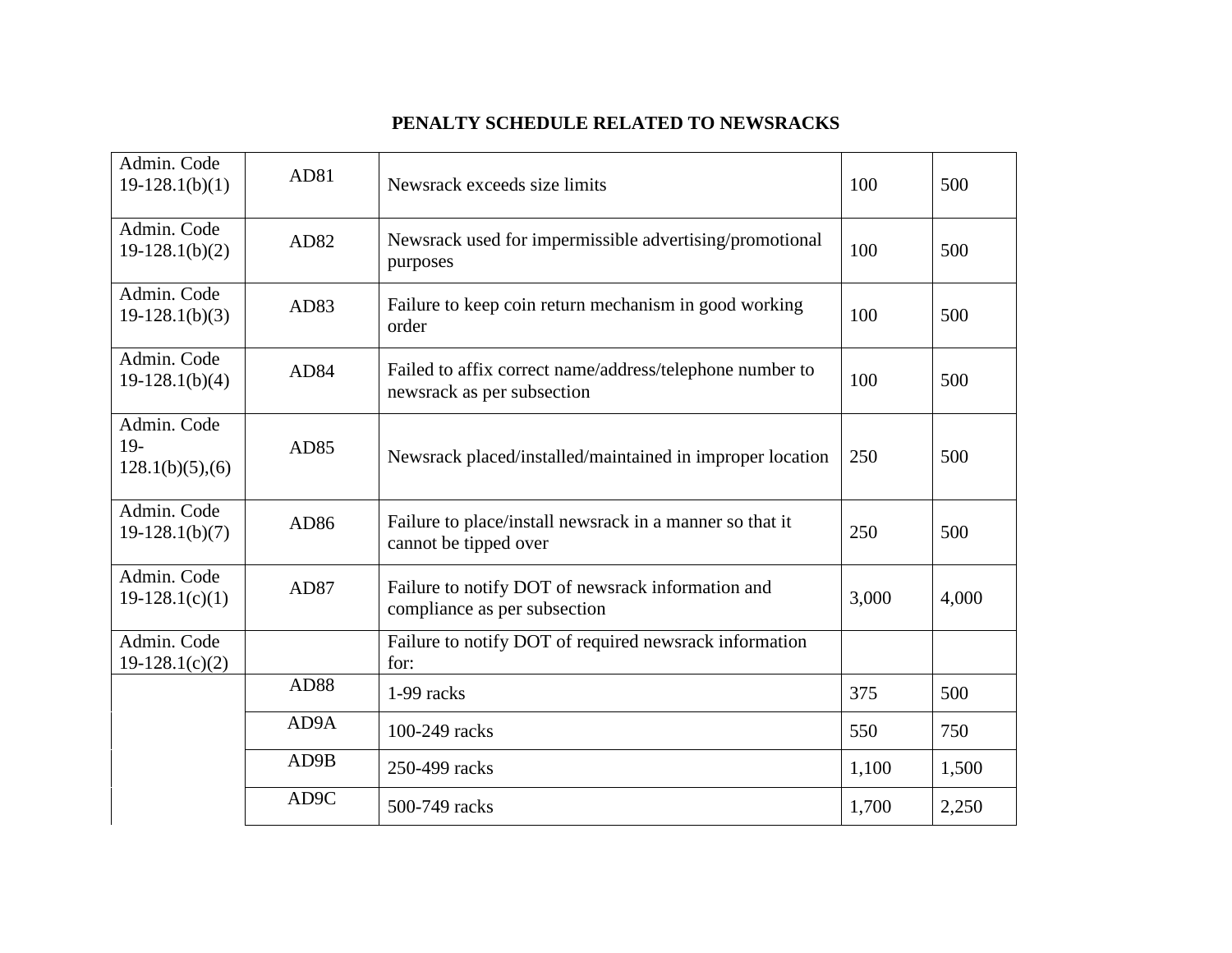|                                 | AD9D | 750-999 racks                                                                      | 2,300 | 3,000 |
|---------------------------------|------|------------------------------------------------------------------------------------|-------|-------|
|                                 | AD9E | $1,000 + \text{racks}$                                                             | 3,000 | 4,000 |
| Admin. Code<br>$19-128.1(d)$    |      | Failure to maintain/provide required<br>indemnification/insurance information for: |       |       |
|                                 | AD89 | 1-99 racks                                                                         | 375   | 500   |
|                                 | AD9F | 100-249 racks                                                                      | 550   | 750   |
|                                 | AD9G | 250-499 racks                                                                      | 1,100 | 1,500 |
|                                 | AD9H | 500-749 racks                                                                      | 1,700 | 2,250 |
|                                 | AD9I | 750-999 racks                                                                      | 2,300 | 3,000 |
|                                 | AD9J | $1000+$ racks                                                                      | 3,000 | 4,000 |
| Admin. Code<br>$19-128.1(e)(1)$ |      | Failure to/inaccurately certified graffiti-removal info for:                       |       |       |
|                                 | AD90 | 1-99 racks                                                                         | 375   | 500   |
|                                 | AD9K | 100-249 racks                                                                      | 550   | 750   |
|                                 | AD9L | 250-499 racks                                                                      | 1,100 | 1,500 |
|                                 | AD9M | 500-749 racks                                                                      | 1,700 | 2,250 |
|                                 | AD9N | 750-999 racks                                                                      | 2,300 | 3,000 |
|                                 | AD9O | $1000 + \text{racks}$                                                              | 3,000 | 4,000 |
| Admin. Code                     |      | Failure to maintain accurate logs/records as per subsection                        |       |       |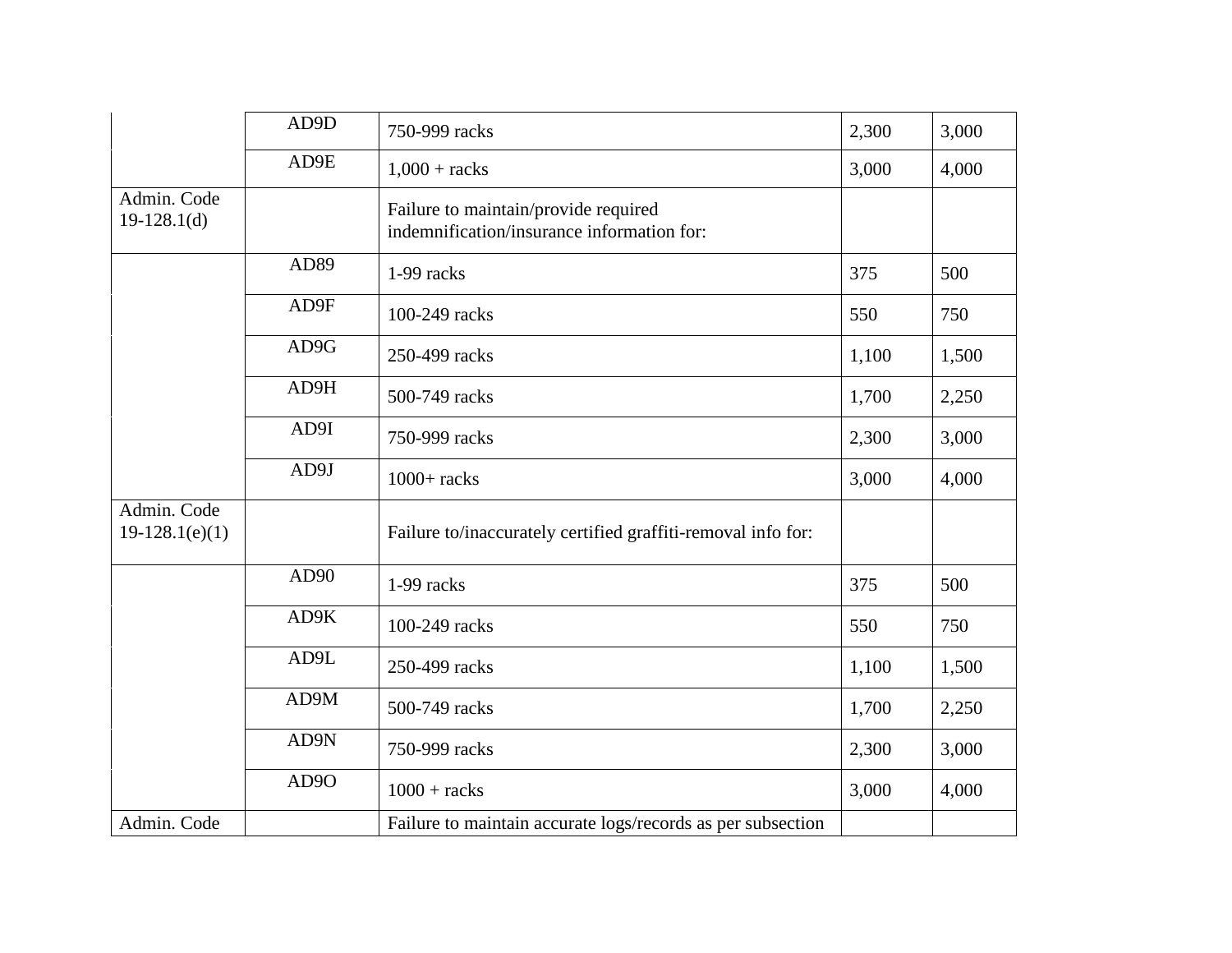| $19-128.1(e)(1)$                |      | for:                                                                  |       |       |
|---------------------------------|------|-----------------------------------------------------------------------|-------|-------|
|                                 | AD91 | 1-99 racks                                                            | 375   | 500   |
|                                 | AD9P | 100-249 racks                                                         | 550   | 750   |
|                                 | AD9Q | 250-499 racks                                                         | 1,100 | 1,500 |
|                                 | AD9R | 500-749 racks                                                         | 1,700 | 2,250 |
|                                 | AD9S | 750-999 racks                                                         | 2,300 | 3,000 |
|                                 | AD9T | $1000 + \text{racks}$                                                 | 3,000 | 4,000 |
| Admin. Code<br>$19-128.1(e)(1)$ |      | Failure to provide maintenance logs/records as per<br>subsection for: |       |       |
|                                 | AD92 | 1-99 racks                                                            | 375   | 500   |
|                                 | AD9U | 100-249 racks                                                         | 550   | 750   |
|                                 | AD9V | 250-499 racks                                                         | 1,100 | 1,500 |
|                                 | AD9W | 500-749 racks                                                         | 1,700 | 2,250 |
|                                 | AD9X | 750-999 racks                                                         | 2,300 | 3,000 |
|                                 | AD9Y | $1000 + \text{racks}$                                                 | 3,000 | 4,000 |
| Admin. Code<br>$19-128.1(e)(2)$ | AD93 | Failure to remove refuse from newsrack as per subsection              | 100   | 500   |
| Admin. Code<br>$19-128.1(e)(3)$ | AD94 | Newsrack empty/unsecured door for impermissible time                  | 100   | 500   |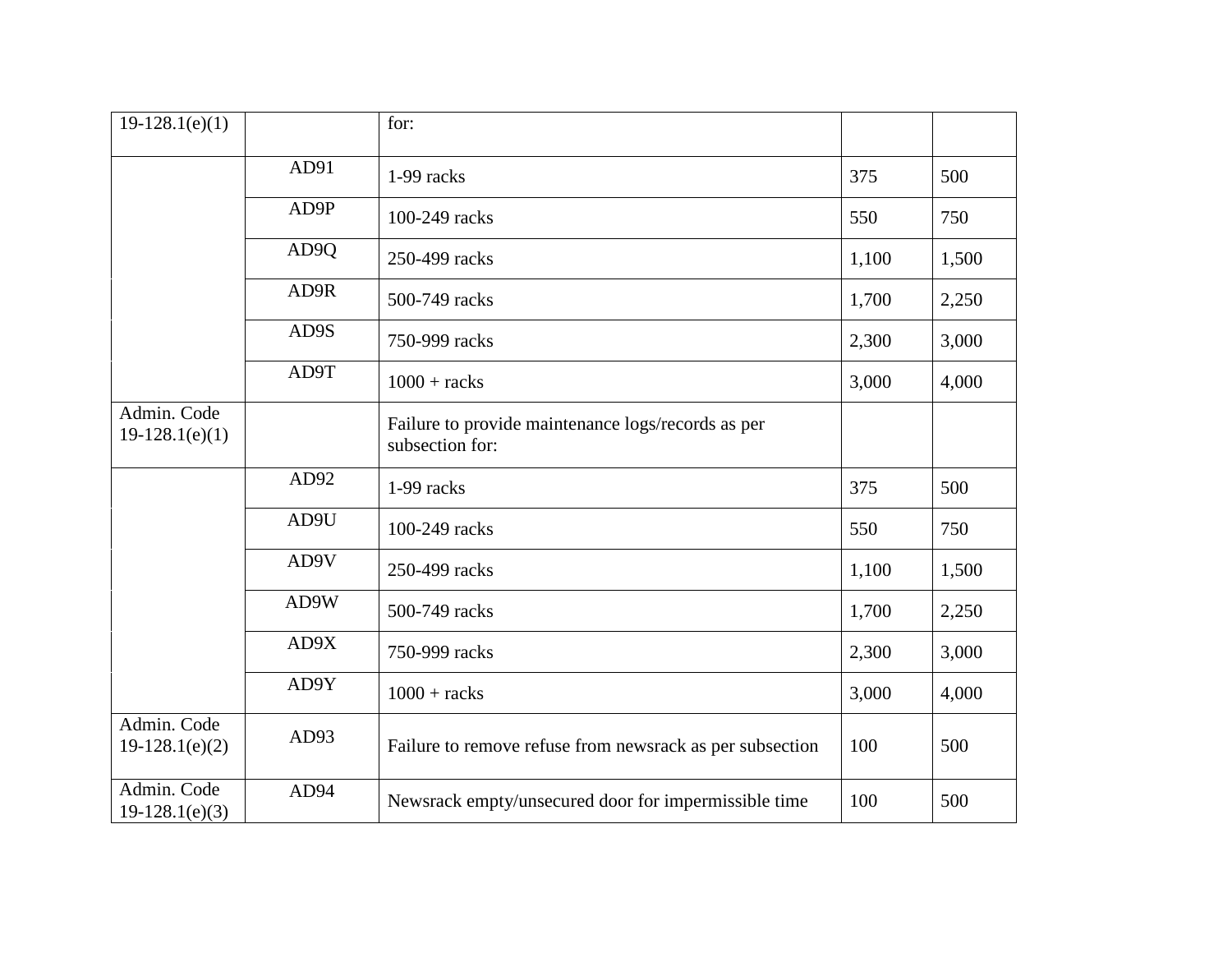| Admin. Code<br>$19-128.1(e)(4)$ | AD95             | Failure to correct newsrack damaged/in need of repair as<br>per subsection             | 100 | 500 |
|---------------------------------|------------------|----------------------------------------------------------------------------------------|-----|-----|
| Admin. Code<br>$19-128.1(e)(5)$ | AD96             | Failure to repair damage to City property/sidewalk caused<br>by newsrack               | 100 | 500 |
| 34RCNY 2-08<br>(e)(3)           | D2G              | Failure to remove refuse from newsrack as per paragraph                                | 100 | 500 |
| 34RCNY 2-08<br>(e)(5)           | D2H              | Newsrack empty/unsecured door for impermissible time                                   | 100 | 500 |
| 34RCNY 2-08<br>(e)(4)           | D2I              | Failure to correct newsrack damaged/in need of repair as<br>per paragraph              | 100 | 500 |
| 34RCNY 2-08<br>(b)(3)           | D2J              | Failure to repair damage to City property/sidewalk caused<br>by newsrack               | 100 | 500 |
| 34RCNY 2-08<br>(d)(2)           | D2K              | Failure to affix correct name/address/telephone number to<br>newsrack as per paragraph | 100 | 500 |
| 34RCNY 2-08<br>(d)(1)           | D <sub>2</sub> L | Newsrack exceeds size limits                                                           | 100 | 500 |
| 34RCNY 2-08<br>(d)(3)           | D2M              | Newsrack used for impermissible advertising/promotional<br>purposes                    | 100 | 500 |
| 34RCNY 2-08<br>(c)              | D <sub>2</sub> N | Newsrack placed/installed/maintained in improper location                              | 250 | 500 |
| 34RCNY 2-08<br>(b)(1)           | D2O              | Failure to place/install newsrack in a manner so that it<br>cannot be tipped over      | 250 | 500 |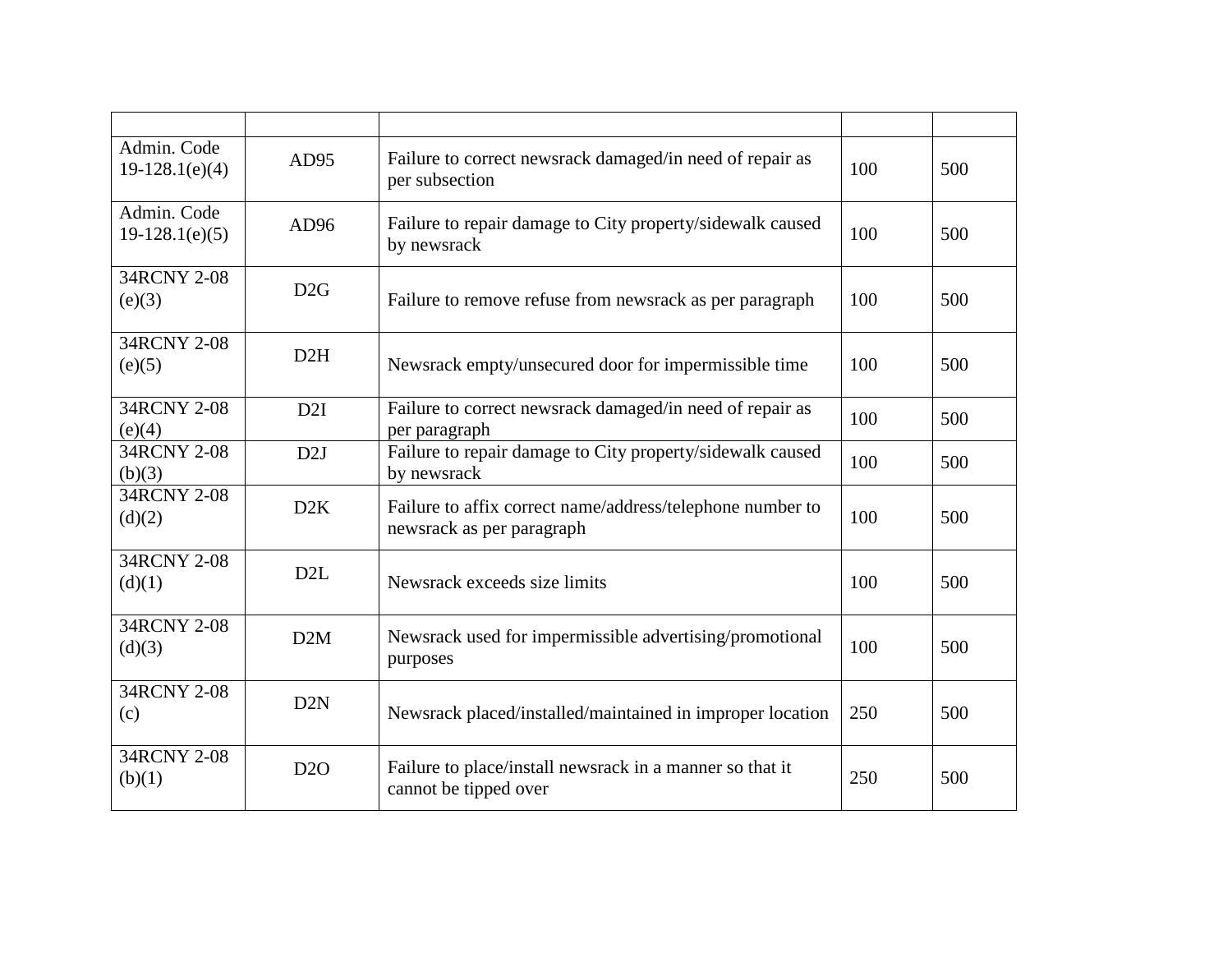| 34RCNY 2-08<br>$(b)(4)$ (i) and<br>(ii)             | D2P              | Failure to notify DOT of newsrack information and<br>compliance as per paragraph                                  | 3,000 | 4,000 |
|-----------------------------------------------------|------------------|-------------------------------------------------------------------------------------------------------------------|-------|-------|
| 34 RCNY 2-<br>$08(b)(4)(iii)$ ,<br>$(iv)$ and $(v)$ |                  | Subsequent to the initial notification to DOT, failure to<br>notify DOT in accordance with rule requirements for: |       |       |
|                                                     | D3T              | 1-99 racks                                                                                                        | 375   | 500   |
|                                                     | D <sub>3</sub> U | 100-249 racks                                                                                                     | 550   | 750   |
|                                                     | D <sub>3</sub> V | 250-499 racks                                                                                                     | 1,100 | 1,500 |
|                                                     | D3W              | 500-749 racks                                                                                                     | 1,700 | 2,250 |
|                                                     | D3X              | 750-999 racks                                                                                                     | 2,300 | 3,000 |
|                                                     | D3Y              | 1,000 or more racks                                                                                               | 3,000 | 4,000 |
| 34 RCNY 2-<br>08(e)(2)                              |                  | Failure to maintain accurate logs/records per DOT<br>requirements for:                                            |       |       |
|                                                     | D2W              | 1-99 racks                                                                                                        | 375   | 500   |
|                                                     | D2X              | 100-249 racks                                                                                                     | 550   | 750   |
|                                                     | D <sub>2</sub> Y | 250-499 racks                                                                                                     | 1,100 | 1,500 |
|                                                     | D <sub>2</sub> Z | 500-749 racks                                                                                                     | 1,700 | 2,250 |
|                                                     | D <sub>3</sub> L | 750-999 racks                                                                                                     | 2,300 | 3,000 |
|                                                     | D3M              | 1,000 or more racks                                                                                               | 3,000 | 4,000 |
| 34 RCNY 2-<br>08(e)(2)                              |                  | Failure to provide maintenance logs/records to DOT on<br>request for:                                             |       |       |